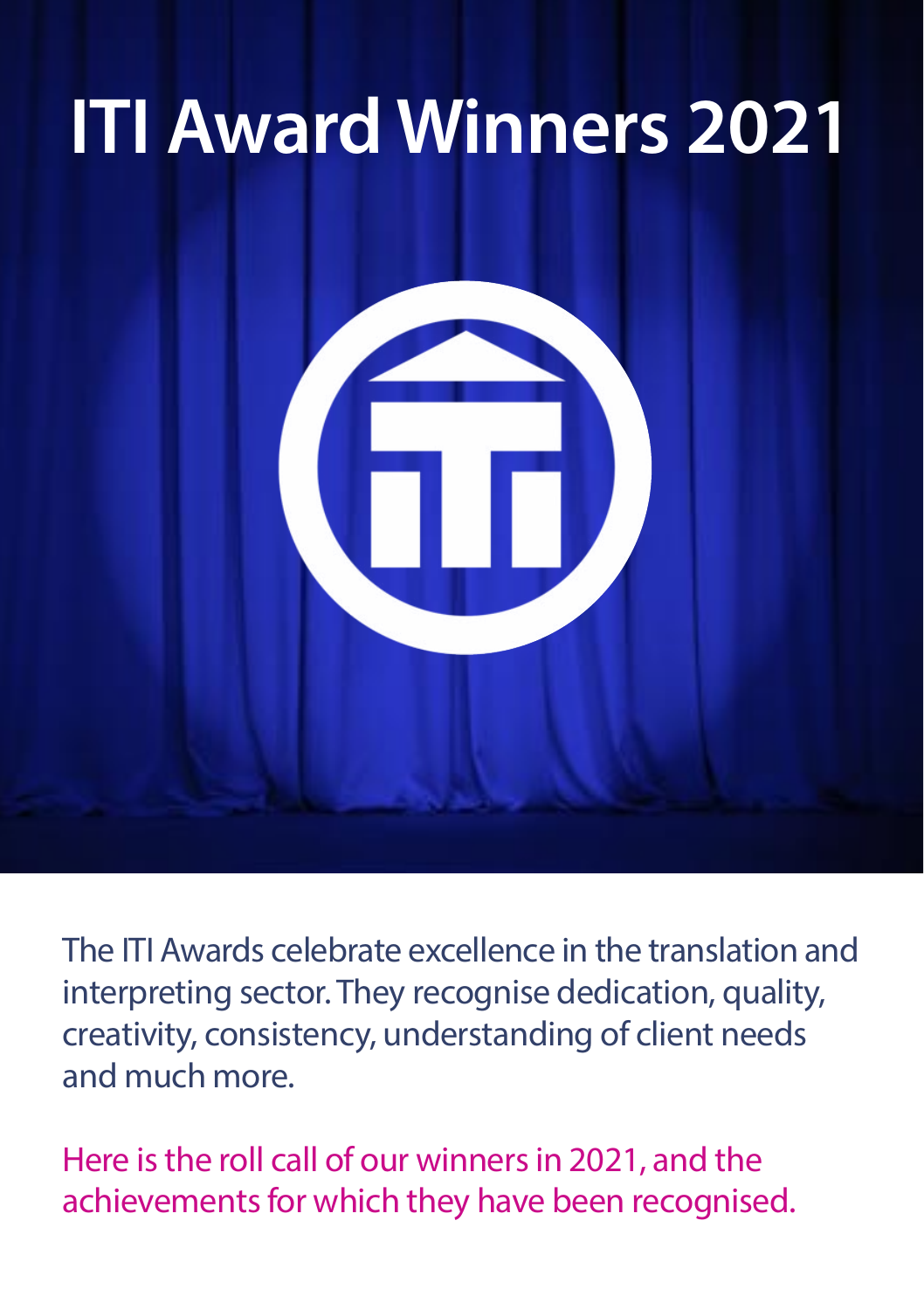# **Recognition of Best Performance – MITI assessment**

 The following two individuals achieved the highest marks in the translation and interpreting assessments for MITI Qualified status.



 **Hayley Wood Ewa Jasinska-Davidson John Hayes Prize: Interpreting Assessment Excellence in translation**



# **Awards Winners and their Achievements**

 **Corporate Member** 





## **TILAWARD**<br>Atlas Translations

 In 2020, Atlas Translations demonstrated resilience and agility, resulting in their most successful trading year ever – an increase in turnover of 48% and 132 new clients. Activities included a CV clinic for freelancers; embracing remote working through the necessary technology and developing new approaches to maintaining team spirit while physically apart; paying freelancers early; an overhaul of the freelancer recruitment process; and raising considerable funds for local charities.



### **Interpreting Assignment**

#### **Mike Downey, Salima Garti, Sean Davidson**

 The team effectively delivered French interpreting services to the Welsh Government when they welcomed a delegation from Brittany, as they sought to strengthen partnerships ahead of Brexit. In a fast-paced itinerary, the interpreters assisted the delegation during press conferences for Breton media, cultural events and official dinners. They had to be agile in their approach, to deal with circumstances as they arose and the differing levels of support required by the delegation at different times.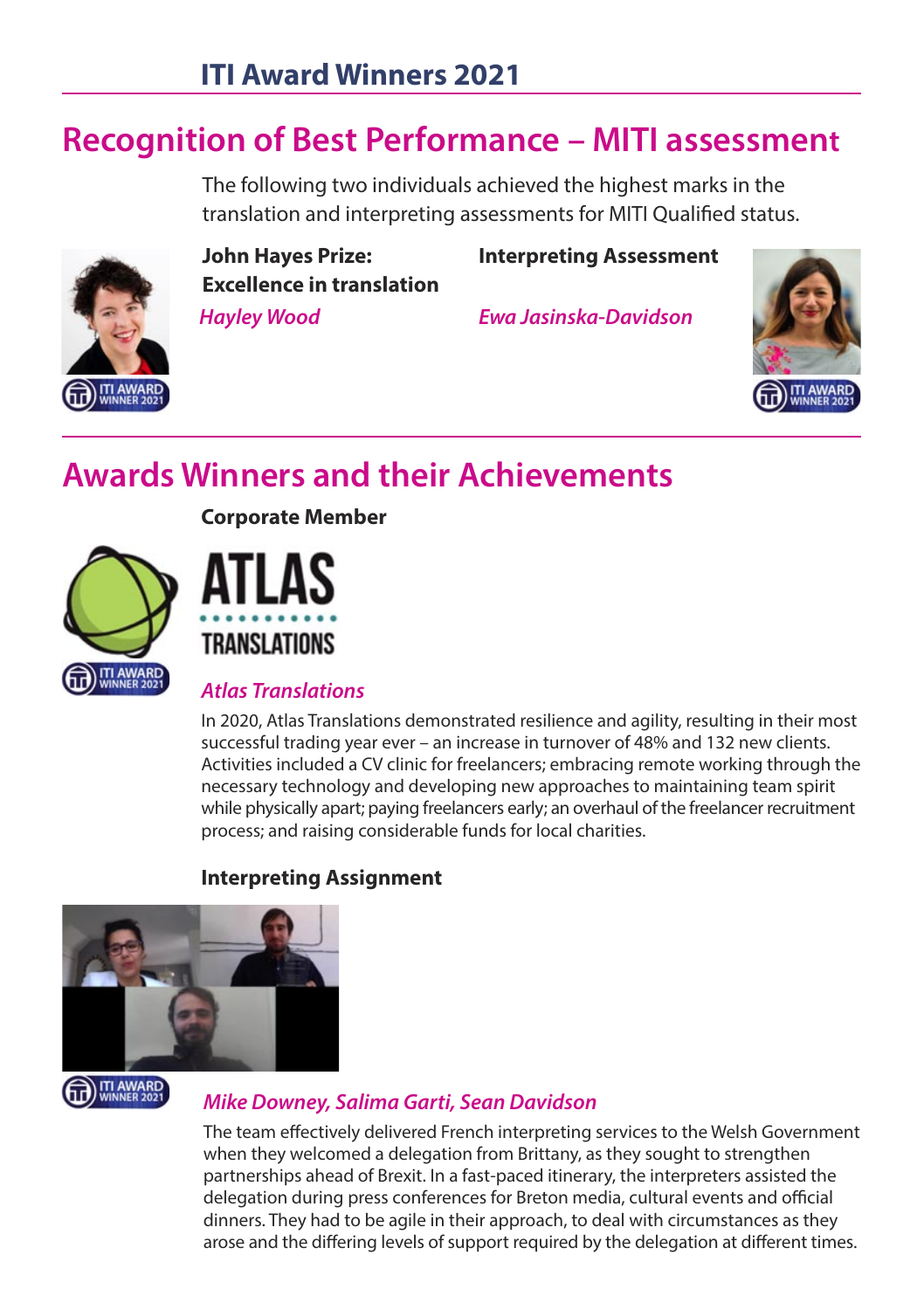

#### **Outreach Champion**

#### **Claire Storey**

 Claire has shown considerable dedication in pursuing a variety of outreach activities over a number of years. These include volunteering for Business Language Champions, which aims to inspire secondary school pupils to continue with languages and explore language-related careers; and for Our Future Derby, participating in careers events at local primary schools. She has also been active on the World Kid Lit team since 2018, seeking to grown and support the community interested in translated books for young people.



#### **Student Research**

#### **Helen Wagner**

 Helen's MA dissertation comprised research on strategies to translate a French academic legal report and a translation of the report itself. It focused on reconciling diverse approaches advocated for academic and legal translation, to ensure that the report would be accepted by UK practitioners and be user-friendly, despite differing legal systems. Helen's work enabled her to bring together the French organisation that produced the original report with an equivalent English organisation, and the two are now exchanging best practice and collaborating on projects.



#### **Mentor of the Year**

#### **Lynn Urch**

 Lynn developed and launched the Western Network's New Entrants Group early in 2020. She held 11 online sessions last year, with subjects being drawn from questions raised at the sessions, while also posting regular top tips on Facebook for mentees and making herself available for ad hoc queries via online messaging. She has received glowing testimonials for the programme that she is now running on year-long rotation, and her achievements have inspired mentees to create their own spin-off groups.



#### **Newcomer – freelancing**

#### **Hannah Lawrence**

 Over the course of 2020, Hannah completed a year-long translation, cooking and blogging challenge #ThatTranslatorCanCook; developed a specialism in food and drink; built a stable client base; published a portfolio of her work; introduced software to give greater insight into her business; and developed her translation skills through a RevClub. She also successfully transferred her business to New Zealand, implementing a systematic communications plan to inform and retain clients.



#### **Regional Groups and Networks – event/initiative**

#### **ITI Polish Network**

 In December 2020, the Polish Network ran a CPD event on 'Inclusive language: translating for our times.' Alicja Tokarska focused on new approaches to translating ITI AWARD gendered terms and language for non-binary people. It sparked lively debate,<br>WINNER 2021 created considerable interest on social media brought new members into the ne created considerable interest on social media, brought new members into the network and challenged members to take a fresh approach to their translation.